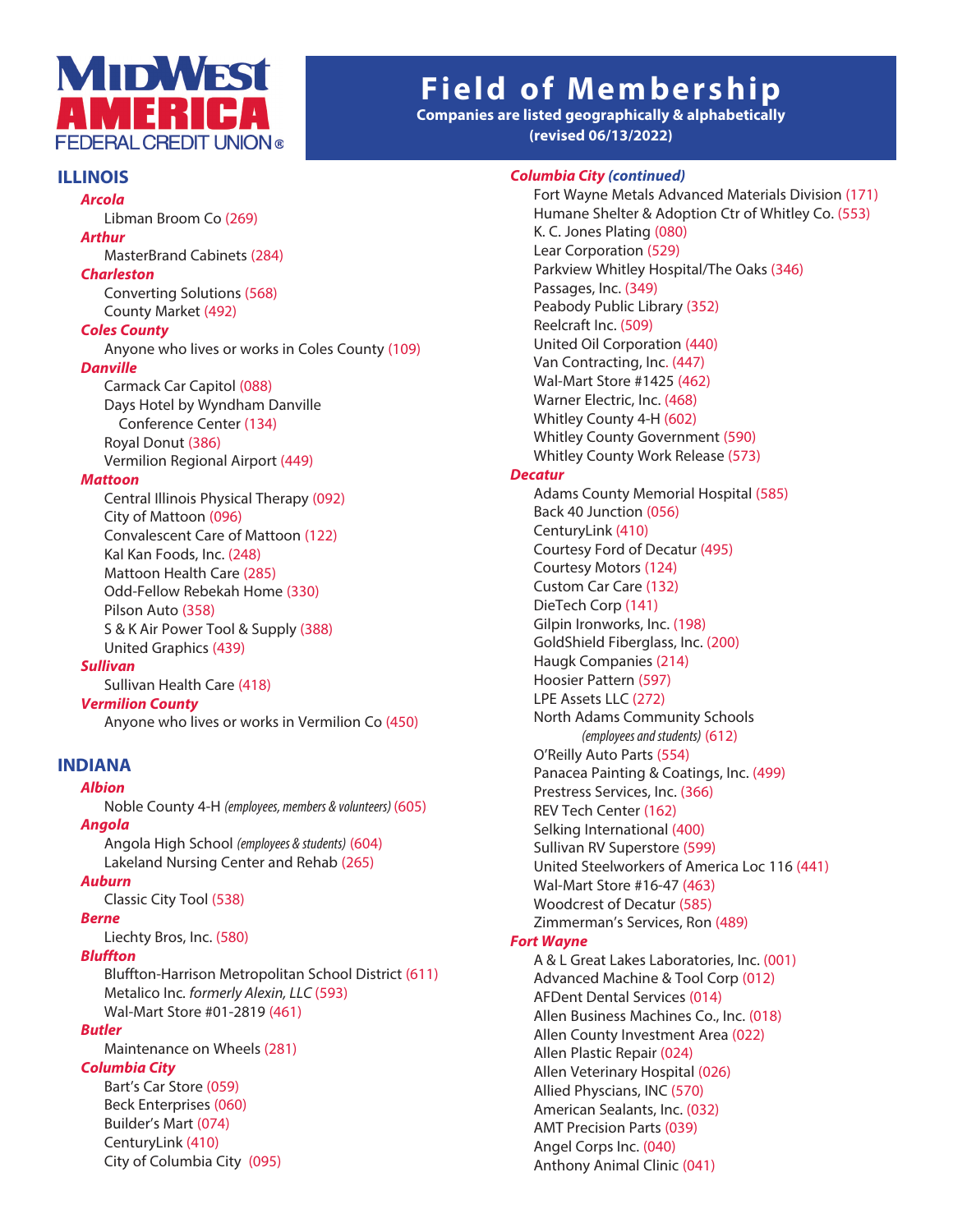#### *Fort Wayne (continued)*

 Apartment Assn of Fort Wayne NE Indiana, Inc. (043) Apollo Design (044) APS (Allen Protection Services Inc.) (045) Arden Companies (047) Arts United (050) Auto Collision Service (055) Avalign (527) BAE Systems Controls (057) Bethlehem Woods (560) Bobcat of Fort Wayne (067) Bostwick-Braun *formerly Wayne Fasteners* (508) Bowmar LLC (586) Bricklayers & Allied Craftsmen Local #4 (071) Brightpoint (115) Burger King (All America Food, Inc.) (076) C E & M, Inc. (081) Canterbury Green Apartments (085) Canterbury Nursing & Rehab Ctr (086) CarpetOne (090) **Center for Nonviolence (503)** Chauffeurs, Teamsters & Helpers Loc 414 (093) Civic Theatre (099) Classic Stereo & Video (101) Coca Cola Bottling (106) Coldwell Banker Roth Wehrly Graber (107) Coliseum Park Apartments (110) Component Engineering & Sales Co. (117) Concordia Theological Seminary (120) Coventry Meadows (558) Coventry Meadows Assisted Living (559) Covington Commons (127) Covington Manor Nursing Center (128) D & W Fine Pack, Inc. (082) Deister Machine Co., Inc. (137) Derek Motorcar Co, Inc. (139) DuHadway Corp (147) Dupont Hospital (148) East State Veterinary Clinic (149) ECP American Steel LLC (034) Ed's Engines (150) Edy's Grand Ice Cream (151) Englewood Health & Rehabilitation Center (152) Evans Motors Inc. (153) Experior Healthcare Systems (157) First Call Medical Staffing (217) Flare, Inc. (161) Fort Wayne Komets Hockey Club (575) Fort Wayne Medical Education Program (170) Fort Wayne Metals Research Products (171) Fort Wayne Mold & Engineering (172) Fort Wayne Orthopaedics (174) Fort Wayne Plastics, Inc. (175) Fort Wayne Pools, Inc. (176) Fort Wayne Regional Labs (177) Gladieux Trading & Marketing Company, LP (548) Gleave Construction (199) Glenbrook Rehabilitation Center (571) Goodwill Industries of Northeast Indiana, Inc. (498) Habegger Corp (208)

#### *Fort Wayne (continued)*

 Hall's Restaurants (209) Heritage Park (561) Heritage Park Commons (562) Holiday Inn (PFW) (566) Holsum Bakery (219) Home Nursing Services (221) Hospital Laundry Service (222) House of Hunan (223) Humane Fort Wayne (employees, volunteers & members) (019) Must live within 100 miles of a MWA branch Imaging Center (232) Interim Health Care (235) Janitor Supply Co (240) Jiffy Lube (242) Johnson Controls, Inc. (246) Kaman Industrial Technologies (249) Keefer Printing Co (250) Kingston Care Center (254) Klaehn, Fahl & Melton Funeral Homes (256) KMH Systems, Inc. (259) Korte Bros., Inc. (536) Laborers International Union Local 213 (262) Lassus Bros. Oil, Inc. (513) Leisure Lawn (267) Life Care Center of Fort Wayne (270) Lutheran Downtown Hospital (413) Lutheran Hospital (275) Lutheran Life Villages (274) Lutheran Medical Group (291) Lutheran Social Services (276) Majestic Care *formerly Renaissance Village* (378) Manchester College *(students & staff)* (587) Master Spa *formerly Fort Wayne Plastics* (175) Merry Maids (Tillawi Enterprises) (296) Metropolitan Title Company (297) Meyer Plastics, Inc. (298) Mills & Mills Unlimited, Inc. (307) Mitsubishi Chemical Advanced Materials *formerly Quadrant Engineering Plastic Products* (544) Moshref, Karim M.D. (313) NAI Harding Dahm (211) Northeast Indiana Rehabilitation Institute (413) O'Daniel Automotive, Inc. (329) Orthopaedics Northeast, P.C. (333) Outback Steakhouse (West) (336) PA Labs (350) Paragon Home Care, Inc. (339) Park Center, Inc (340) Parkview Behavioral Health (341) Parkview Corporate Office (342) Parkview Randallia Hospital (342) Parkview Regional Medical Center (345) Peter Franklin Jewelers (542) Petsmart (357) Pointe Church, The (594) Preferred Auto (362) Protective Coatings, Inc. (370) PWC Fabrication (533) Rea Magnet Wire (788)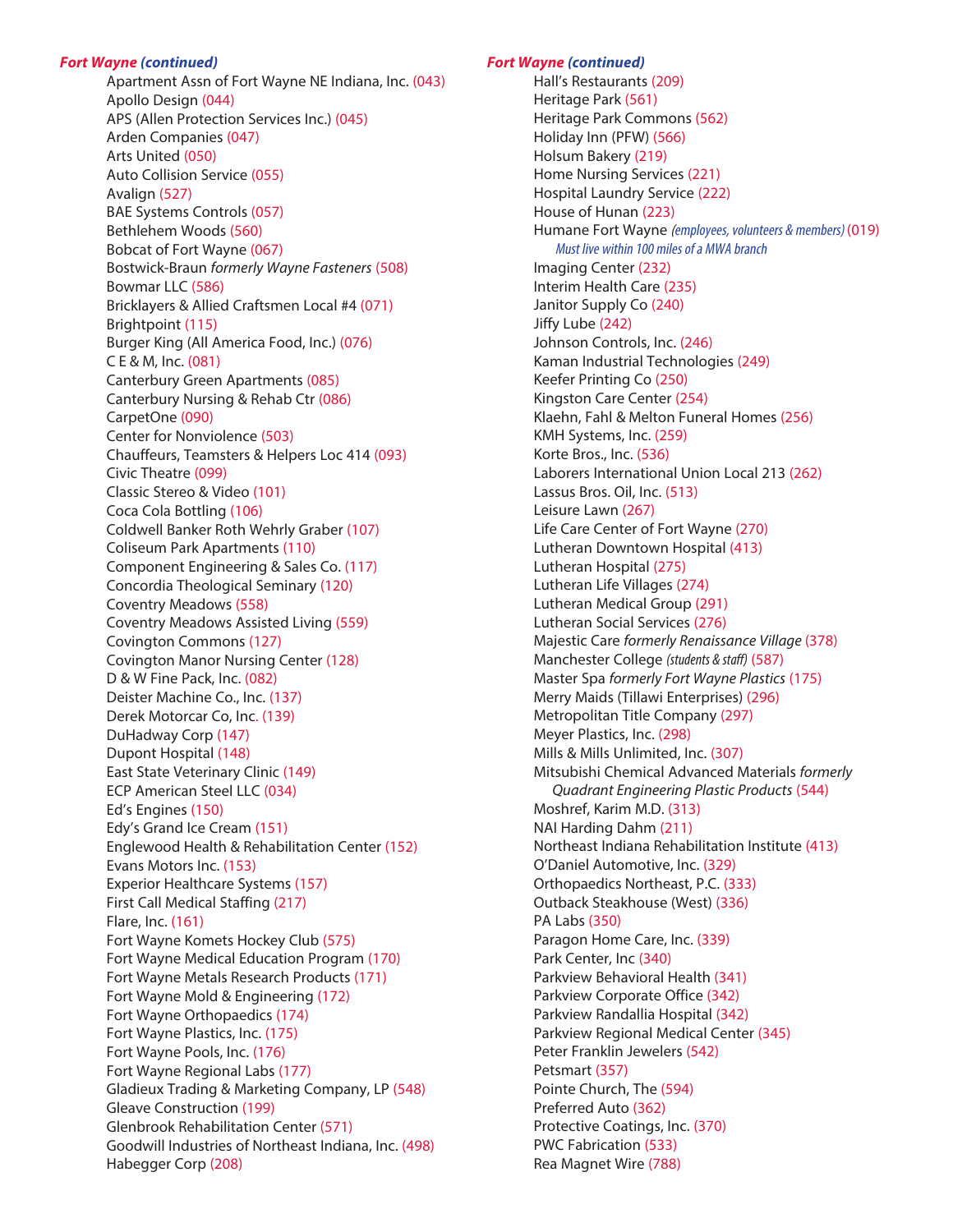#### *Fort Wayne (continued)*

 RE/Max Results Realtors (374) RediMed (375) Regal-Beloit Corporation (194) Rehabilitation Hospital of Fort Wayne (376) Renaissance Restaurant (377) Ridge NAPA Auto Parts (518) Riverbend Healthcare Center (380) Rodocker's Lock & Key (382) Rolf Heating & Air Conditioning (383) **Romary & Associates (384)**  Roto-Rooter (385) Ruan Transportation (387) Sam's Club #18-6313 (391) Sanko Gosei Technologies USA Inc. (064) Schafer Precision Machining (392) Schust Co, Inc., C L (394) Securitas Security Services USA (359) Seely Office Solutions, Inc (505) Shambaugh, Kast, Beck & Williams (401) Specialty Tool, Inc. (530) St Anne Home (411) St. Joe Center Veterinary Hospital (412) Summit City Nursing & Rehab (578) Sweetwater Sound (422) Tec-Hackett, Inc. (424) Terex Advance (011) Thermo King (428) Three Rivers Apartments (430) Tomkinson Automotive Group (431) Transmission & Fluid Equipment Inc (TFE) (545) TransWorks (434) University Park Nursing Center (442) Upstate Alliance of Realtors/UPSTAR (163) Vorderman Motor Werks, Inc. (456) WANE-TV 15 (467) WFFT-TV 55 (475) WFWA-TV PBS 39 (351) WISE-TV 33 (486) WPTA-TV 21 (486) Wagner Electric of Fort Wayne, Inc. (458) Wall Enterprises (459) Wal-Mart Store #01-5025 (496) Wal-Mart Store #1419 (464) Wal-Mart Store #1804 (465) Washington House (470) Waste Management (471) **Wayne Combustion Systems (472) Wolf Corporation (484)**  Women's Health Advantage (173) Woodview Healthcare (485) *Fremont* Fremont Community Schools *(employees & students)* (601) Fremont Community Schools Athletic Booster Club (601) *Garrett* Momentive Performance Materials (033)

#### *Huntertown*

NU Insulation Co (328)

#### *Huntington*

 Bendix Commercial Vehicle Systems LLC (504) Bethel Assembly of God (490) Carnes Company CPA PC (089) Continental Structural Plastics (576) General Aluminum (181) Huntington Electric, Inc. (227) Huntington Newspapers, Inc. (228) M & S Industrial Fabricators Inc. (277) Midwest Industrial Metals (304) Onward Manufacturing Company (572) Parkview Huntington Hospital (343) Parkview Huntington YMCA (591) Professional Janitorial Service (369) RediMed (375) Safeguard Services, Inc. (390) St. Mary Catholic Church (414) The Royal Group (326) Transmetco Corporation (512) Transwheel Corporation (433) Wal-Mart Store #01-2311 (460) Youth Services Bureau (488) *Kendallville* Alum-Elec Structures, Inc. (606) East Noble School Corporation (603) Parkview Noble Hospital, Inc. (344) Quick Tanks, Inc. (607) Walmart Store #1388 (609) *LaGrange* Parkview LaGrange Hospital (520) *Manchester* Manchester College [students & staff] (587) *Markle* Novae Corp (552) *Monroeville* America Mistsuba Corporation (103) R/T Sales (539) Village of Heritage, The (585) *New Haven*  City of New Haven (097) Crumback-Symons Chevrolet, Inc. (130) **Express Refunds, Inc. (158)**  Glaze Tool & Engineering, Inc. (543) Hall's Restaurants (209) Hartman Brothers Heating & Air (213) Home Lumber of New Haven, Inc. (220) **Hurst Technical Services (230)**  Majestic Care of New Haven (210) New Haven Pet Hospital (322) New Haven Tanning Center/Fitness Salon (323) Peter Franklin Jewelers (542) S & S Optical Co, Inc. (389) Sauder Manufacturing (479) Schnelker Marine (584) Taylor Rental (423) Trinity Home Center (435) VoMac Truck Sales & Service, Inc. (455) *Ossian* Northern Wells Community Schools *(employees & students)* (610)